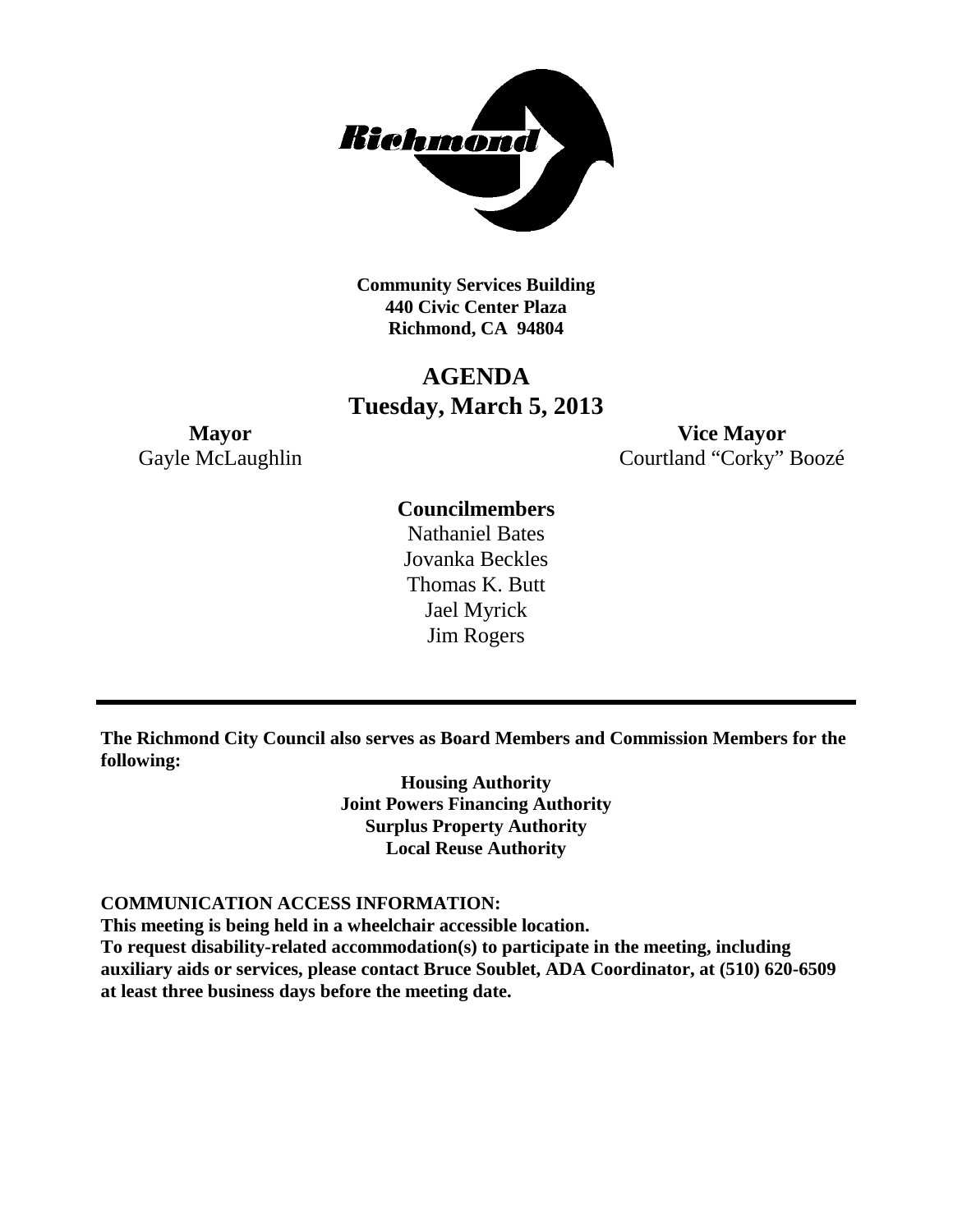# **MEETING PROCEDURES**

The City of Richmond encourages community participation at its City Council meetings and has established procedures that are intended to accommodate public input in a timely and time-sensitive way. As a courtesy to all members of the public who wish to participate in City Council meetings, please observe the following procedures:

**PUBLIC COMMENT ON AGENDA ITEMS:** Anyone who desires to address the City Council on items appearing on the agenda must complete and file a pink speaker's card with the City Clerk **prior** to the City Council's consideration of the item. Once the City Clerk has announced the item and discussion has commenced, no person shall be permitted to speak on the item other than those persons who have submitted their names to the City Clerk. Your name will be called when the item is announced for discussion. **Each speaker will be allowed TWO (2) MINUTES to address the City Council on NON-PUBLIC HEARING items listed on the agenda.**

**OPEN FORUM FOR PUBLIC COMMENT:** Individuals who would like to address the City Council on matters not listed on the agenda or on **Presentations, Proclamations and Commendations, Report from the City Attorney, or Reports of Officers** may do so under Open Forum. All speakers must complete and file a pink speaker's card with the City Clerk **prior** to the commencement of Open Forum. **The amount of time allotted to individual speakers shall be determined based on the number of persons requesting to speak during this item. The time allocation for each speaker will be as follows: 15 or fewer speakers, a maximum of 2 minutes; 16 to 24 speakers, a maximum of 1 and one-half minutes; and 25 or more speakers, a maximum of 1 minute.**

### **SPEAKERS ARE REQUESTED TO OCCUPY THE RESERVED SEATS IN THE FRONT ROW BEHIND THE SPEAKER'S PODIUM AS THEIR NAME IS ANNOUNCED BY THE CITY CLERK.**

**CONSENT CALENDAR:** Consent Calendar items are considered routine and will be enacted, approved or adopted by one motion unless a request for removal for discussion or explanation is received from the audience or the City Council. A member of the audience requesting to remove an item from the Consent Calendar must complete and file a speaker's card with the City Clerk **prior to the City Council's consideration of Agenda Review.** An item removed from the Consent Calendar may be placed anywhere on the agenda following the City Council's agenda review.

Any law enforcement officer on duty or whose service is commanded by the presiding officer shall be Sergeant-at-Arms of the Council meetings. He/she, or they, shall carry out all orders and instructions given by the presiding officer for the purpose of maintaining order and decorum at the Council meetings (City Council Rules of Procedure and Order Section III F, RMC Section 2.12.030).

**\*\*\*\*\*\*\*\*\*\*\*\*\*\*\*\*\*\*\*\*\*\*\*\*\*\*\*\*\*\*\*\*\*\*\*\*\*\*\*\*\*\*\*\*\*\*\*\*\*\*\*\*\*\*\*\*\*\***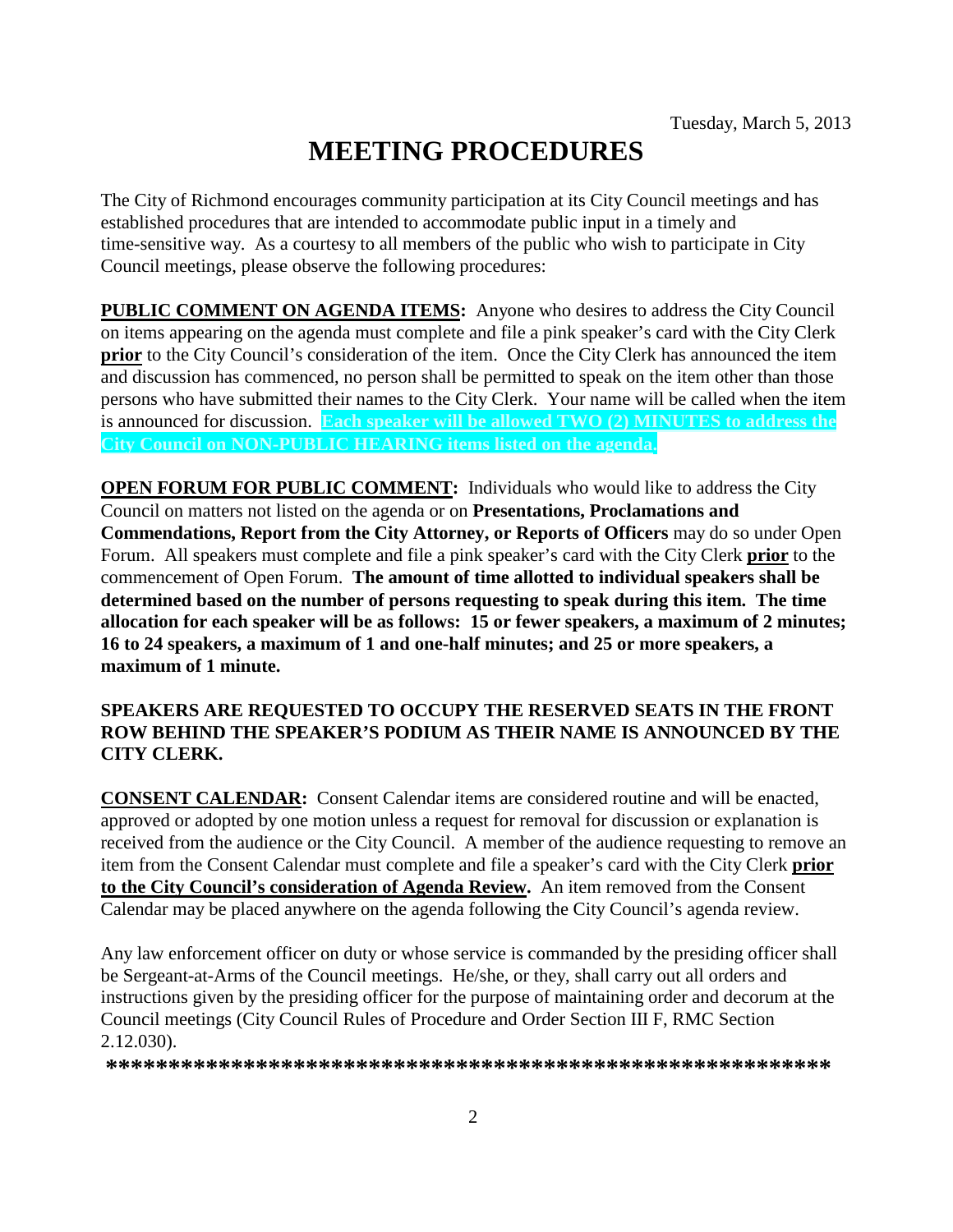# **EVENING OPEN SESSION**

5:00 p.m.

### **A. ROLL CALL**

#### **B. PUBLIC COMMENT**

#### **C. ADJOURN TO CLOSED SESSION**

# **CLOSED SESSION**

Shimada Room of the Community Services Building

### **A. CITY COUNCIL**

**A-1.** CONFERENCE WITH LEGAL COUNSEL - EXISTING LITIGATION (Subdivision [a] of Government Code Section 54956.9):

> The Guidiville Rancheria of California, and Upstream Point Molate LLC, vs. The United States of America and The City of Richmond, et al

Jenkins vs. City of Richmond

Booker vs. City of Richmond

**A-2.** CONFERENCE WITH LABOR NEGOTIATORS (Government Code Section 54957.6):

> Agency designated representatives: Bill Lindsay, Bruce Soublet, Jack Hughes Employee organization: SEIU Local 1021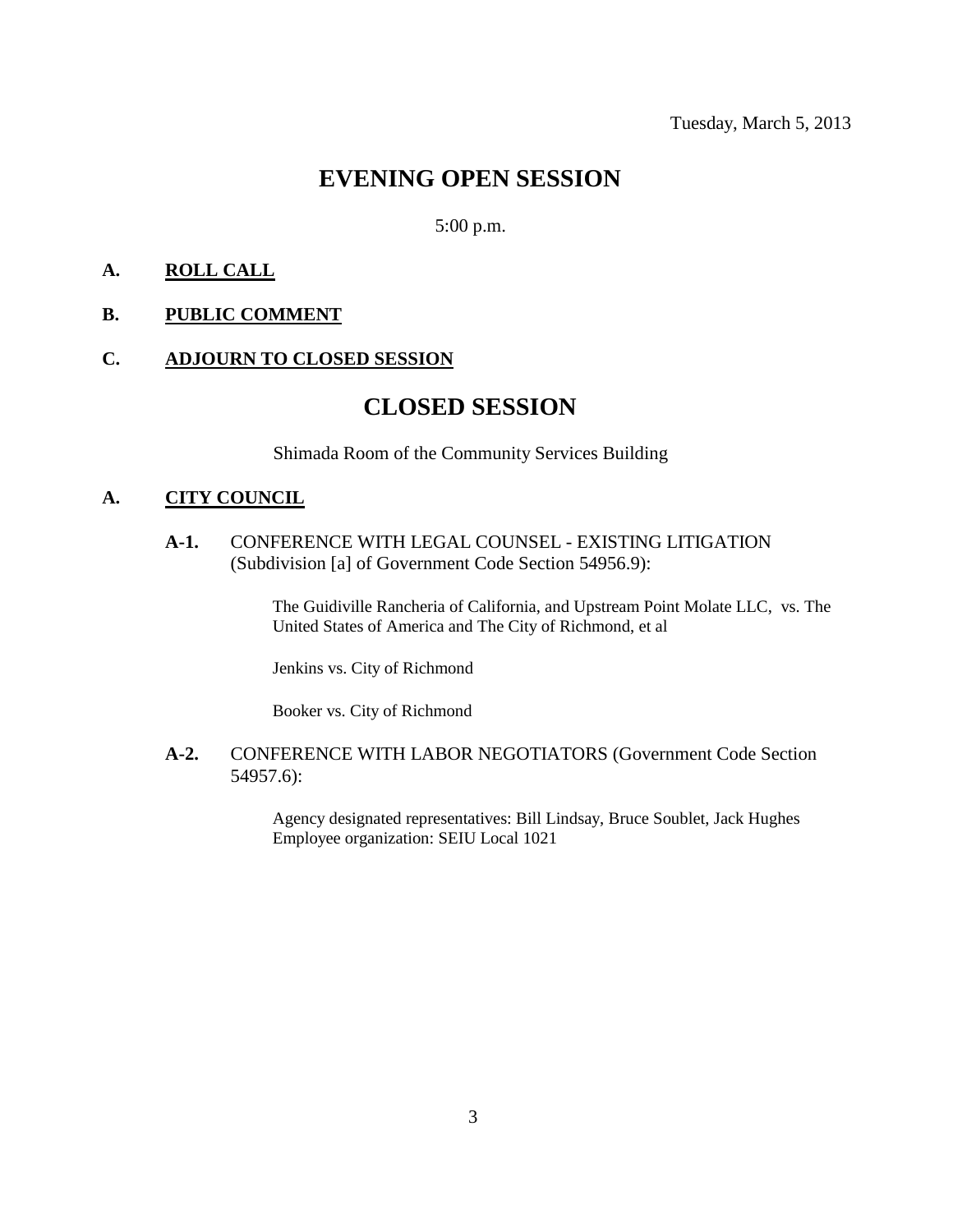# **REGULAR MEETING OF THE RICHMOND CITY COUNCIL**

6:30 p.m.

- **A. PLEDGE TO THE FLAG**
- **B. ROLL CALL**
- **C. READING OF THE CODE OF ETHICS**
- **D. STATEMENT OF CONFLICT OF INTEREST**
- **E. AGENDA REVIEW**
- **F. OPEN FORUM FOR PUBLIC COMMENT**

### **G. REPORT FROM THE CITY ATTORNEY OF FINAL DECISIONS MADE AND NON-CONFIDENTIAL DISCUSSIONS HELD DURING CLOSED SESSION**

#### **H. CITY COUNCIL CONSENT CALENDAR**

- **H-1.** APPROVE a contract with Community Violence Solutions (CVS) in an amount not to exceed \$90,123 for the continuation of services for on-site advocates to assist victims of domestic violence and sexual assault for the period January 1, 2013, to December 31, 2013 - Police Department (Chief Chris Magnus 621- 1802).
- **H-2.** APPROVE the grant-funded purchase of two Scott self-contained breathing cylinders and accessories from Industrial Safety Supply Corporation in the amount of \$11,886.45, using State Homeland Security grant funds, to be used as part of the Urban Search and Rescue training equipment inventory - Fire Department (Chief Michael Banks 307-8041).
- **H-3.** ADOPT a resolution amending the City of Richmond's Position Classification Plan to add the new classification of Source Control Superintendent - Human Resources Management Department (Leslie Knight 620-6600).
- **H-4.** INTRODUCE an ordinance (first reading) establishing the wages, salary, and compensation for the new classification of Source Control Superintendent (Salary Range No. 064D: \$7,277 - \$8,829/month) - Human Resources Management Department (Leslie Knight 620-6600).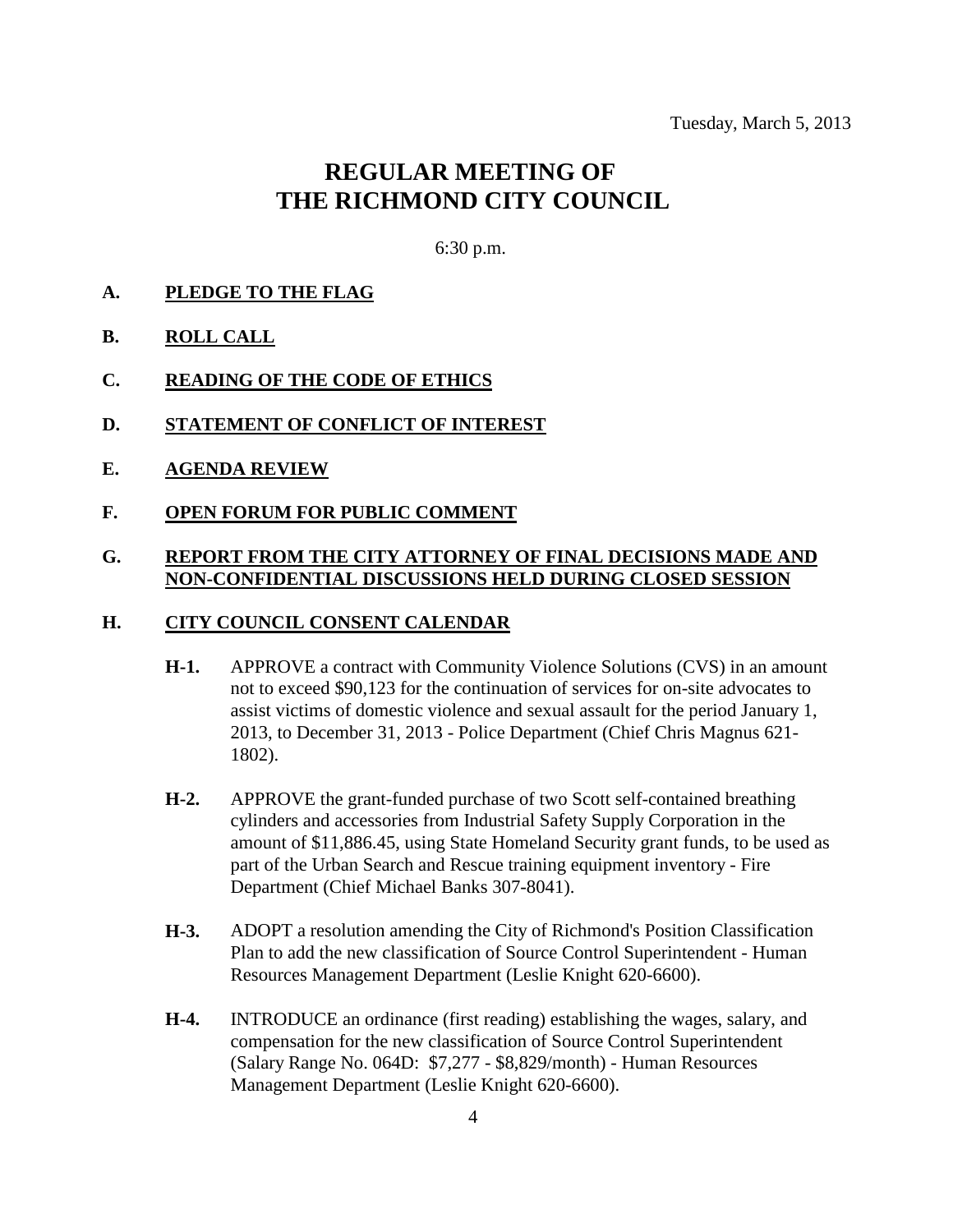- **H-5.** INTRODUCE an ordinance (first reading) amending the wages, salary, and compensation for the classification of Risk Manager (Salary Range No. 071A: \$9,240 - \$11,232/month) (increase of 3.3%) - Human Resources Management Department (Leslie Knight 620-6600).
- **H-6.** ADOPT a resolution authorizing submittal of an application for grant funds from the California Department of Housing and Community Development's (HCD) CalHome Program in an amount not to exceed \$1,000,000; and AUTHORIZE the execution of related documents to accept the grant and expend grant funds as approved by HCD - Housing and Community Development (Patrick Lynch 307- 8140).
- **H-7.** APPROVE a contract with Stephens Construction, Inc. (SCI) for the installation of additional boilers at the City Auditorium in an amount not to exceed \$240,000 (This item was reviewed and recommended for approval by the Finance Committee at its February 22, 2013, meeting) - Public Works Department (Yader A. Bermudez 231-3008).
- **H-8.** ADOPT a resolution authorizing the city manager to execute all required contracts and agreements to accept \$5 million in Proposition 84 grant funds for the development of a linear park along the Richmond Greenway, to enter into a grant agreement with the Office of Grants and Local Services, and to facilitate the acquisition of 1605 Ohio Avenue as a component of the project - Public Works Department (Yader A. Bermudez 231-3008).

### **I. RESOLUTIONS**

**I-1.** ADOPT a resolution sending a welcome to the Whole Foods Distribution Center, a new warehouse facility in Point Pinole Business Park in Richmond under construction and nearing completion, and directing staff to expedite any remaining permits and paperwork so as to present opportunities for approximately 200 jobs as soon as possible - Mayor McLaughlin (620-6503) and Councilmembers Beckles and Butt (620-6581).

### **J. COUNCIL AS A WHOLE**

**J-1.** RECEIVE a report from staff and provide DIRECTION on the identified work plan to reopen Point Molate Beach Park - Public Works Department (Yader Bermudez/Chris Chamberlin 231-3073). This item was continued from the February 26, 2013, meeting.